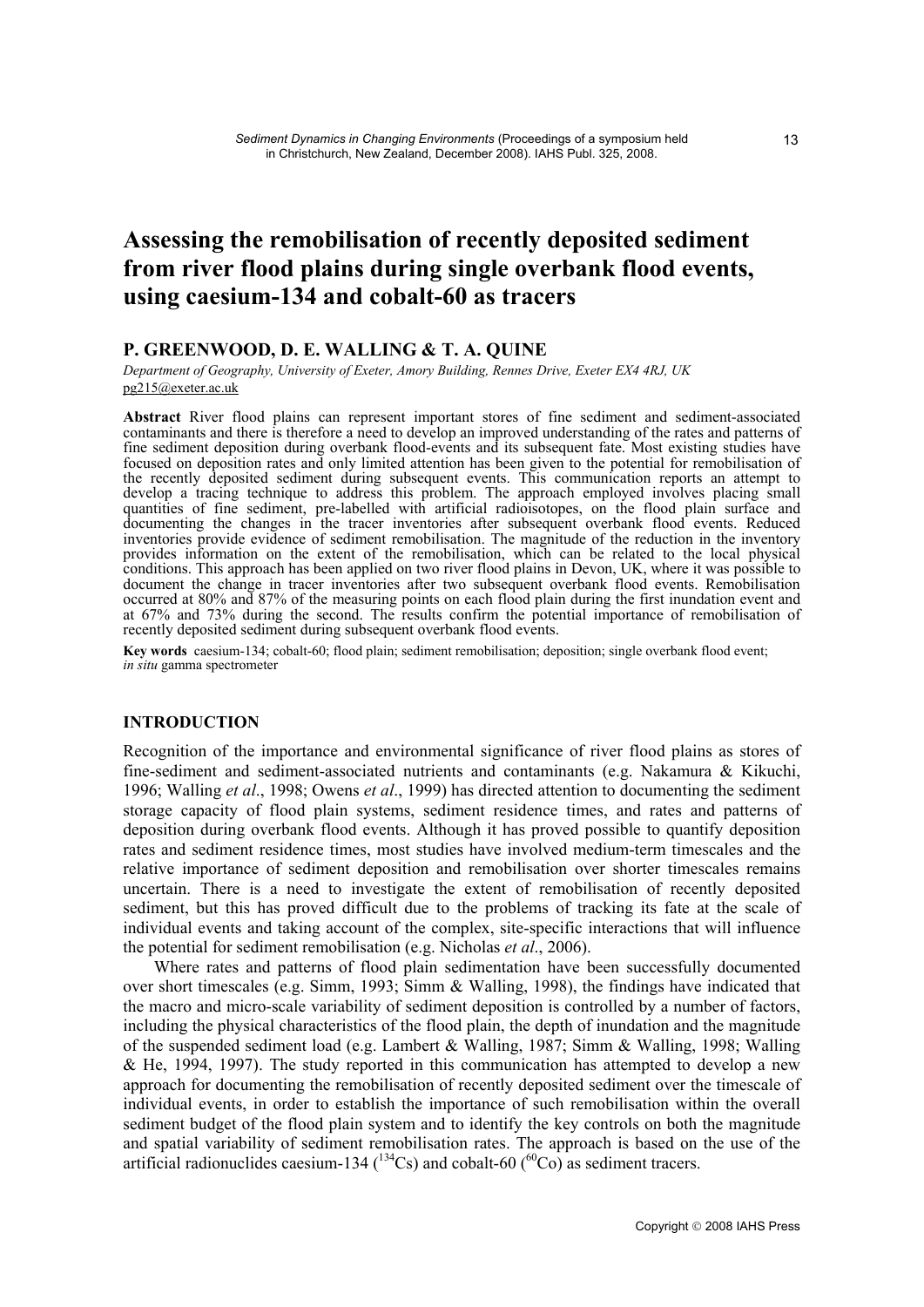### **EXPERIMENTAL DESIGN**

#### **The use of Caesium-134 and Cobalt-60 as tracers**

Caesium-134 ( $t_0$ <sub>5</sub> = 2.06 years) has been successfully used as a sediment tracer in a number of existing studies, and its characteristics and environmental conservatism have been documented elsewhere (e.g. Quine *et al.*, 1999; Syversen *et al.*, 2001). In contrast, the use of <sup>60</sup>Co ( $t_{0.5}$  = 5.26 years) as a sediment tracer remains largely untested. However, its characteristics and environmental conservatism have been investigated (Khan, 2003; Shinonaga, *et al*., 2005) and its potential as a sediment tracer has been recognised (Alam *et al*., 2001; Galabov *et al*., 2003). It was therefore selected for use in this study as a complement to  $^{134}Cs$ .

#### **Method**

Surface sediment was collected from each flood plain under investigation and wet-sieved to obtain the  $\leq 63$  μm fraction. The excess water was removed from the  $\leq 63$  μm fraction by centrifugation and the resulting sediment was subdivided into approx. 200 g aliquots and labelled with either <sup>134</sup>Cs or <sup>60</sup>Co. Labelling was achieved by adding solutions containing 80 Bq of the radionuclide to 250 ml of tap water. The water was then added to the sediment and the contents were mixed into a slurry. A method of depositing the labelled sediment onto a predetermined area of the flood plain was devised, in order to simulate the deposition of suspended sediment on the flood plain surface during a flood event. This was achieved by removing the base from a 300 mm diameter flexible rubber bucket. The bucket was then embedded into the flood plain surface to a depth of approx. 50 mm and the soil was firmed against the bottom of the sides of the bucket to obtain a watertight seal. Each aliquot of labelled sediment was then added to a further 25 L of tap water and vigorously shaken to ensure that the labelled sediment was in suspension. The contents were poured into the container (Fig. 1(a)) and left until the water infiltrated into the flood plain and the sediment was deposited onto its surface. The container was then carefully removed, leaving a "plot" of labelled sediment with a thickness (e.g. approx. 2 mm) typical of the amount of sediment deposited during overbank floods on the flood plains of local rivers (Simm & Walling, 1998).

 At each study site, three labelled aliquots were used to establish control plots located above the maximum flood level and 15 labelled aliquots were used to establish "active plots" at a range of representative locations across each flood plain. Documenting the fate of the deposited sediment was based on measuring the areal activity density (AAD) of the plots after deposition of the labelled sediment and after successive subsequent overbank flood events. Reduction in the AAD was seen as reflecting remobilisation of sediment from the plot during the flood event. Plot inventories were determined using a field-portable EG&G ORTEC High Purity Germanium (HPGe), high resolution N-type coaxial gamma spectrometer (relative efficiency 40%), mounted on an adjustable cradle (Fig. 1(b)) and equipped with a 5-L liquid  $N_2$  Dewar and coupled to a NOMAD Plus power supply and multi-channel analyser system and a lap-top computer. Five assays, each with a 500 s counting time, were undertaken at predetermined positions on the plot in order to cover the majority of the surface of the plot and to provide a representative value for the total inventory, or AAD, of the tracer radionuclide within each plot. The fixed positions facilitated re-measurement of the plot inventory after individual overbank flood events. During measurement, the detector head was positioned approx. 10 mm above the surface. After each re-measurement, the mean AAD value of the three control plots was subtracted from the value obtained for the individual active plots, as a means of accounting for reductions in the AAD values caused by processes other than remobilisation by inundating floodwater. (e.g. in-washing, rain splash or bioturbation, etc.). After adjustment, based on the control plots, the changes (reductions) in the AAD values for the active plots were attributed to remobilisation of the sediment by the floodwater.

 The study was undertaken at two flood plain sites in Devon, UK. The first was on the flood plain of the River Taw and the second on the flood plain of the River Culm. In order to test the two different radionuclide tracers, the sediment contained in the plots installed on the River Taw flood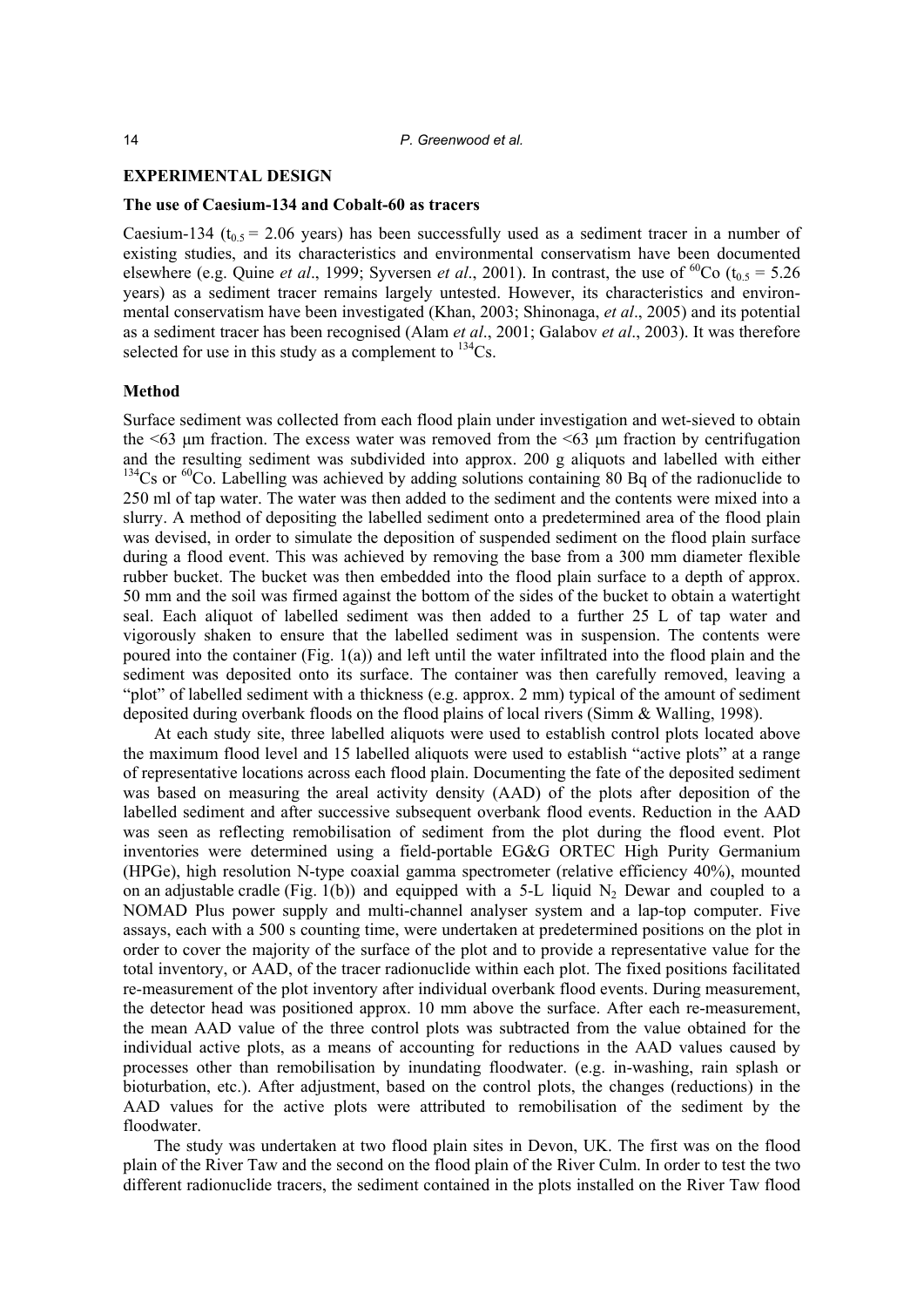plain was tagged with  ${}^{60}Co$ , whereas that used on the flood plain of the River Culm was tagged with  $134$ Cs. The plots were maintained at each site for a total of 75 days between installation in late autumn 2006 and their removal in early spring 2007. Re-measurement of each plot was undertaken on two separate occasions after overbank flood events. For the River Taw, overbank events occurred on 25 November 2006 and 20 January 2007. Peak discharges for the events recorded at a nearby flow gauging station were  $162 \text{ m}^3 \text{ s}^{-1}$  (approximately equivalent to the mean annual flood), for the first event and  $77.3 \text{ m}^3 \text{s}^{-1}$  for the second event. For the River Culm, overbank flood events occurred on 30 December 2006 and 13 February 2007 and the peak discharges, recorded at a nearby flow gauging station, were 21.1  $\text{m}^3 \text{ s}^{-1}$  and 22.3  $\text{m}^3 \text{ s}^{-1}$ , respectively.



**Fig. 1** (a) Simulating deposition during an overbank flood event, and (b) using the *in situ* gamma spectrometer.

### **THE STUDY SITES**

### **River Taw flood plain**

The study site (Fig. 2) is located within the middle reaches of the River Taw catchment (grid reference: SS 658 178), which has an upstream catchment area of approx. 600 km<sup>2</sup>. The site extends to 3.9 ha and is under permanent pasture. A railway embankment bounds the site, immediately to the west, forming an effective flood barrier during large inundation events. The northerly part of the flood plain is dominated by a large swale running parallel with the main river, which gradually narrows and deepens with increasing distance northwest. Other topographic features include numerous small hillocks and depressions, as well as a pronounced levee set back from the main river channel

### **River Culm flood plain**

The study site (Fig. 3) is located within the lower reaches of the River Culm catchment (grid reference: SS 984 010), which has an upstream catchment area of approx. 200 km<sup>2</sup>. The site extends to 6.3 ha and is under permanent pasture, which is used for livestock grazing between the spring and early autumn. The site is bounded by the embankment of the M5 motorway to the immediate east, and by a ridge to the south and southwest. Both features form an effective flood barrier during large inundation events. Other topographic features include swales, breaches and small hillocks and depressions. A secondary drainage channel, orientated in a northeast to southwest direction, dissects the flood plain.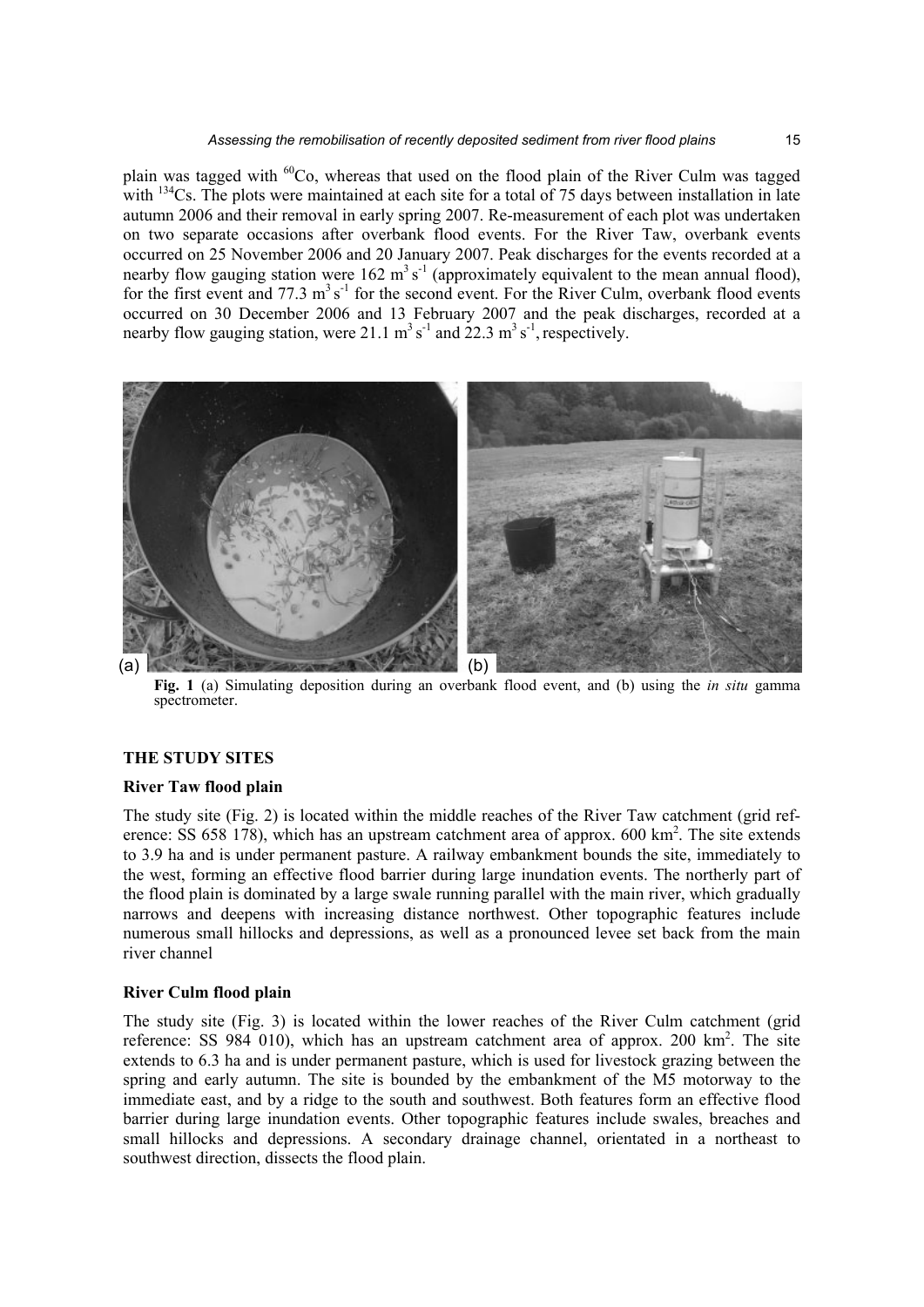16 *P. Greenwood et al.* 



**Fig. 2** The locations of the two flood plain sites investigated in this study and a map of the River Taw study site showing the locations of the control and active plots.



**Fig. 3** A map of the River Culm study site, showing the locations of the control and active plots.

## **RESULTS**

Areal activity density values for the individual plots on each flood plain, determined after each inundation event, were decay corrected and adjusted to take account of the changes in AAD values documented for the control plots. The precision of the measurements used to calculate the resulting AAD values was taken into account by expressing the AAD as the likely range of the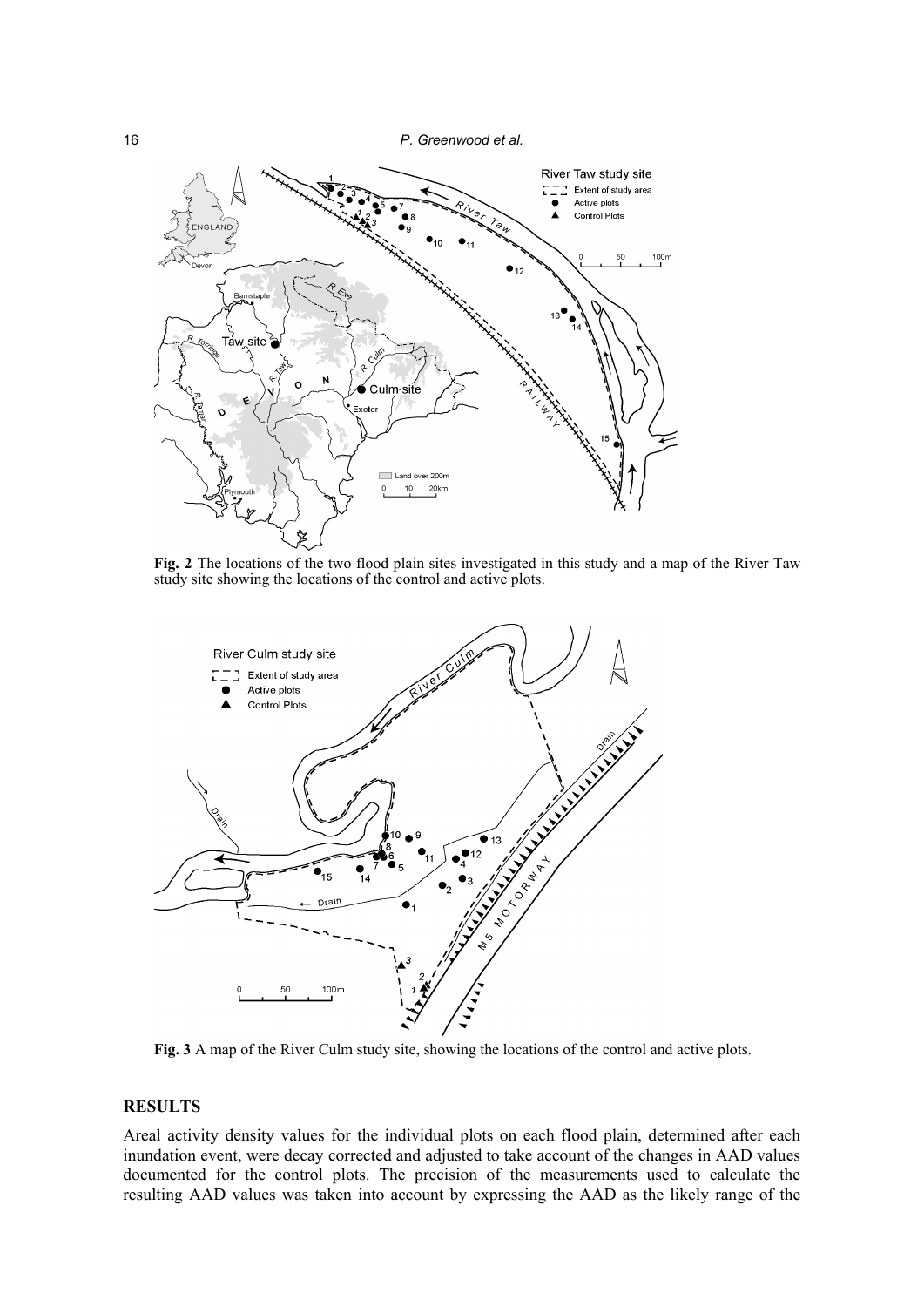value at the 90% confidence level. The resulting precision limits indicate the uncertainty associated with each value. Where overlap occurs between repeat measurements, changes in the AAD values were not statistically significant and therefore no remobilisation was deemed to have occurred. Where statistically significant differences existed between the repeat measurements, these were interpreted as reflecting remobilisation of the sediment associated with the plots.

### **River Taw flood plain**

Figures 4 and 5 present a summary of the results of the  ${}^{60}Co$  AAD measurements undertaken after the two overbank flood events on the River Taw flood plain. Figure 4 relates to the first event and shows that a statistically significant reduction in the AAD values, indicating the occurrence of remobilisation, was documented for 80% of the plots (i.e. 12 plots). Although the three remaining plots also recorded a net reduction in their AAD values, the reduction was not significant when the precision of the measurements was taken into account.

 Figure 5 presents equivalent information relating to the measurements undertaken after the second overbank inundation event. It indicates that a significant reduction in the AAD values, relative to those documented after the first event, was found at 73% of the plots (i.e. 11 plots). A small net reduction was recorded by one additional plot and the three remaining plots were characterised by small net increases. None of these latter changes were, however, statistically significant.



**Fig. 4** A comparison of the initial  ${}^{60}$ Co AAD values for plots on the River Taw flood plain, with those values measured after the first inundation event.



Fig. 5 A comparison of the <sup>60</sup>Co AAD values for plots on the River Taw flood plain measured after the second inundation event, with those values measured after the first event.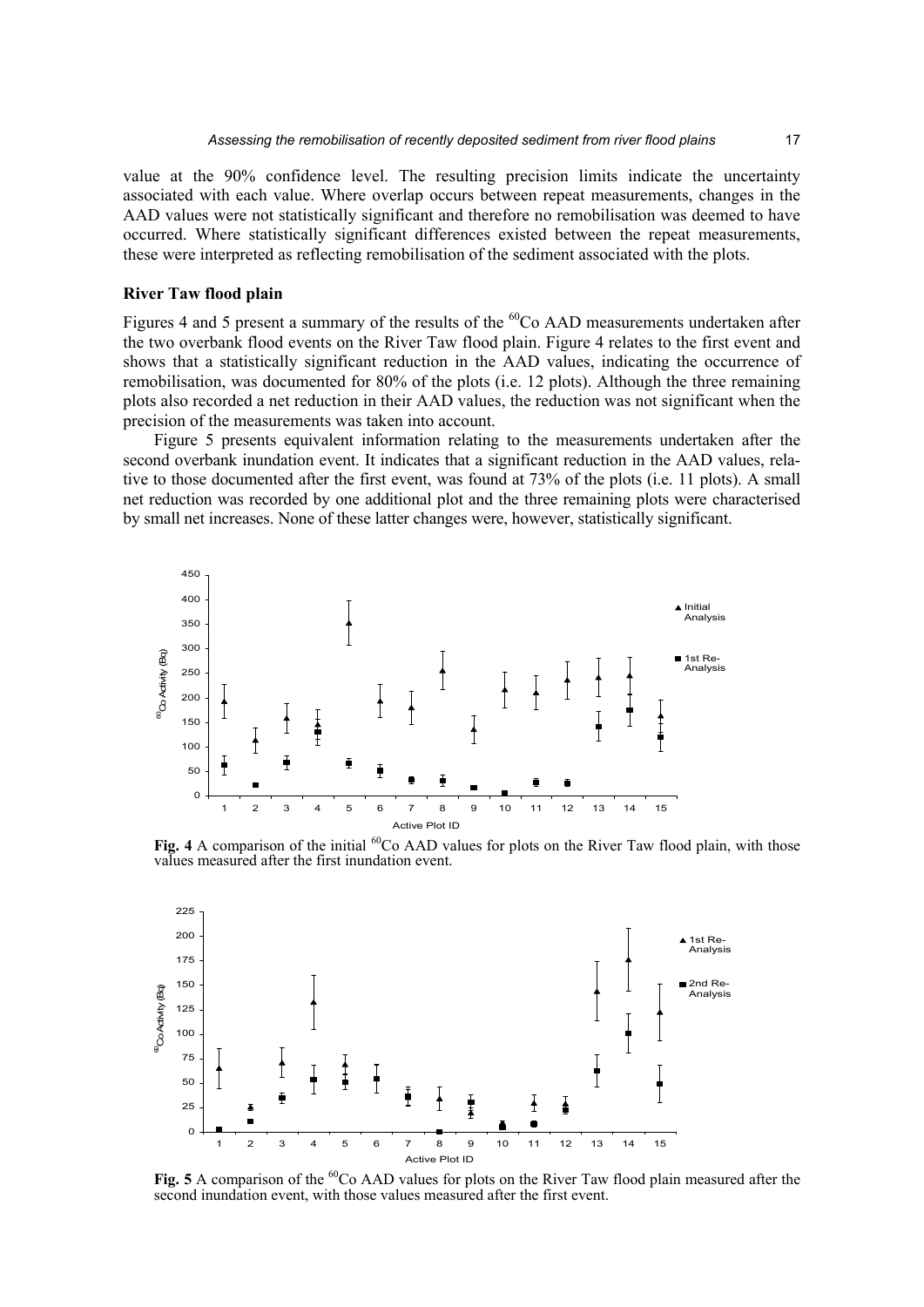Figure 6 presents the  ${}^{60}$ Co AAD values for each plot expressed as percentages, which represent the cumulative magnitude of the reduction of the AAD after each inundation event. It also shows the percentage of the original AAD value for each plot that remained after the second inundation event. Remobilisation removed an average of 66.4% of the initial AAD at the first inundation event, and a further 15.9% at the second inundation event. The average AAD remaining was 17.7%. The reductions of the AAD values indicated above are deemed to be approximately equivalent to the proportion of the sediment originally deposited within each plot that was remobilised.

 A preliminary assessment of the key controls on the spatial variability of sediment remobilisation across the study site was undertaken. Table 1 lists the correlation coefficients for the relationships between the relative reduction in  ${}^{60}Co$  AAD and distance from the river channel, and maximum inundation depths at individual plot locations. These relationships were tested for both the first event and for the cumulative reduction after the two events. A significant positive correlation was found between the reduction in the initial AAD and distance from the river channel after the first inundation event. However, the equivalent relationship for the cumulative reduction after the second event was not statistically significant. There was no significant relationship between the relative reduction in inventory and inundation depth.



Fig. 6 The relative magnitude of the reduction of the initial <sup>60</sup>Co AAD values for the plots on the River Taw flood plain after two inundation events, and the proportion of the original <sup>60</sup>Co AAD value remaining after the second inundation event.

Table 1 Correlation coefficients for the relationships between the relative reduction in the <sup>60</sup>Co AAD of the plots on the River Taw flood plain and two potential controlling variables.

|                                                                                                 | Spearman's Rank Correlation Coefficient $r_s$       |          |  |
|-------------------------------------------------------------------------------------------------|-----------------------------------------------------|----------|--|
|                                                                                                 | Distance from river channel Inundation depth d.o.f. |          |  |
| $\%$ <sup>60</sup> Co AAD reduction from 1st<br>inundation event                                | $0.606*$                                            | $-0.036$ |  |
| Cumulative $\%$ <sup>60</sup> Co AAD reduction after 0.218<br>the 1st and 2nd inundation events |                                                     | 0.326    |  |

\*\*Sig. ( $P < 0.01$ ): \*Sig. ( $P < 0.05$ ); d.o.f.: degrees of freedom.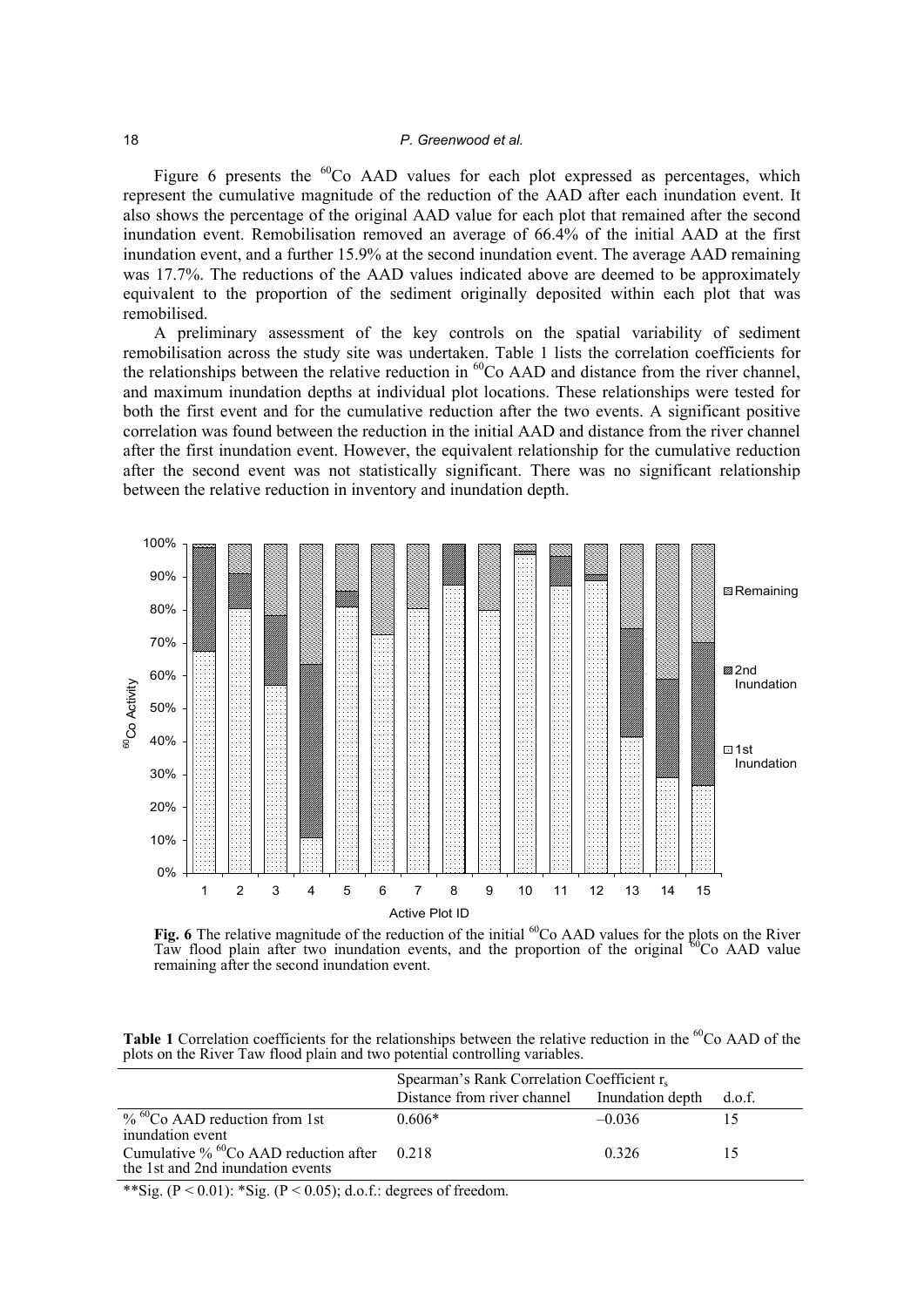### **River Culm flood plain**

Figure 7 shows the reduction in the initial <sup>134</sup>Cs AAD values after the first inundation event and indicates that remobilisation occurred at 87% of the plots (13). The remaining two plots (13%) also recorded a net reduction, but these changes were not significant. Figure 8 presents equivalent data for the measurements taken after the second overbank inundation event. It indicates that a significant further reduction of the initial AAD values occurred at 67% of the plots (i.e. 10 plots). A small net reduction was recorded in the AAD values by three (20%) plots, and the remaining two recorded small increases. However, none of these latter changes were significant.



**Fig. 7** A comparison of the initial <sup>134</sup>Cs AAD values for plots on the River Culm flood plain, with those values measured after the first inundation event.



**Fig. 8** A comparison of the 134Cs AAD values for plots on the River Culm flood plain measured after the second inundation event, with those values measured after the first event.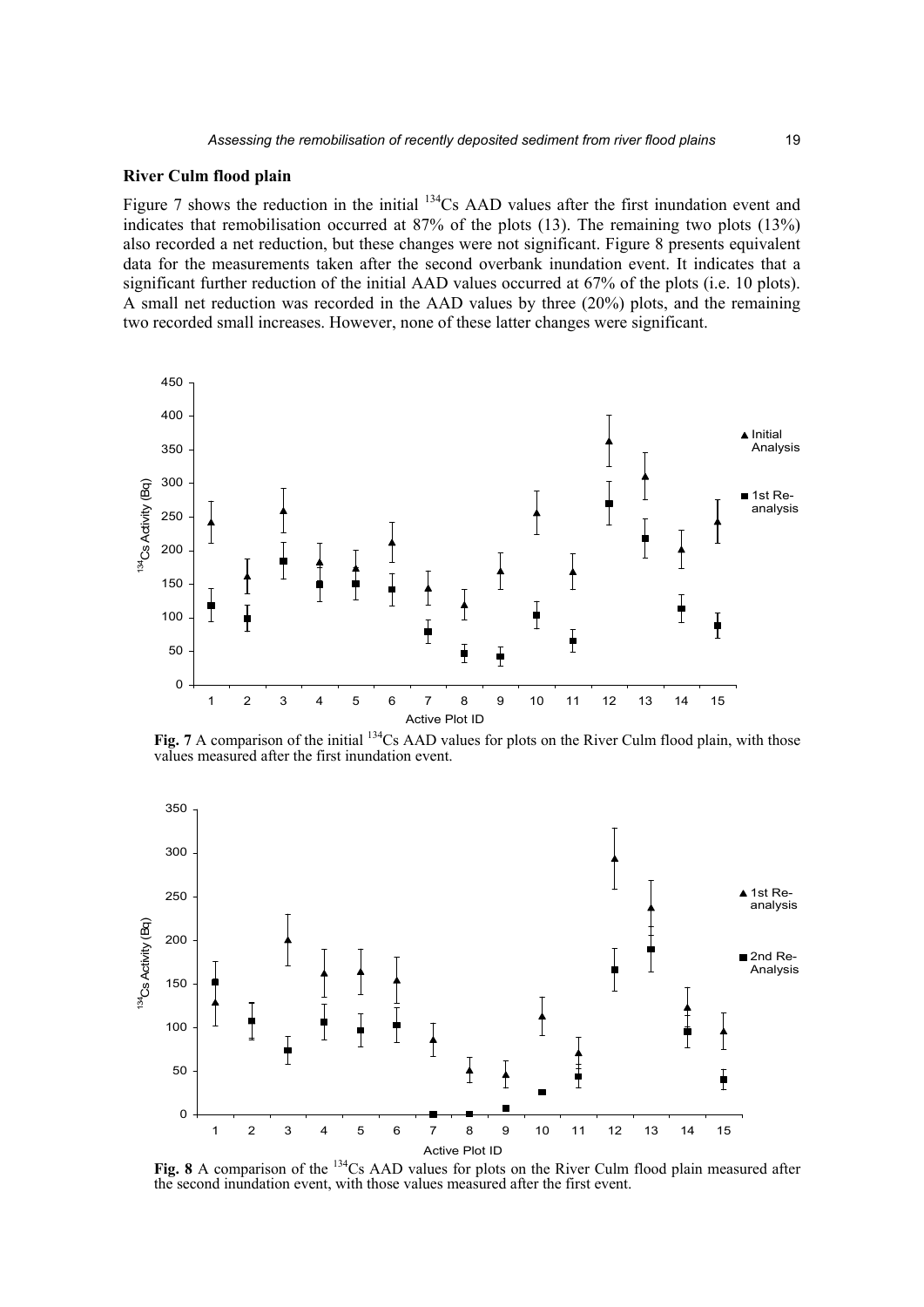### 20 *P. Greenwood et al.*

Figure 9 presents the <sup>134</sup>Cs AAD values for each plot again, expressed as percentages, which represent the magnitude of the reduction of the initial AAD after each inundation event. It also shows the percentage of the initial AAD value for each plot that remained after the second inundation event. Remobilisation removed an average of 38.3% of the initial AAD at the first inundation event, and a further 20.4% during the second event. The average AAD remaining was 41.3%. As for the River Taw site, these reductions of AAD values are also deemed to be approximately equivalent to the proportion of the sediment originally deposited within each plot that was remobilised.



Fig. 9 The relative magnitude of the reduction of the initial <sup>134</sup>Cs AAD values for the plots on the River Culm flood plain after two inundation events, and the proportion of the original <sup>F34</sup>Cs AAD value remaining after the second inundation event.

Table 2 Correlation coefficients for the relationships between the relative reduction in the <sup>134</sup>Cs AAD of the plots on the River Culm flood plain, and two potential controlling variables.

|                                                                                              | Spearman's Rank Correlation Coefficient $r_s$       |       |  |
|----------------------------------------------------------------------------------------------|-----------------------------------------------------|-------|--|
|                                                                                              | Distance from river channel Inundation depth d.o.f. |       |  |
| $\%$ <sup>134</sup> Cs AAD reduction from 1st<br>inundation event                            | $-0.674**$                                          | 0.275 |  |
| Cumulative % $^{134}$ Cs AAD reduction after $-0.702**$<br>the 1st and 2nd inundation events |                                                     | 0.011 |  |

\*\* Sig. ( $P \le 0.01$ ); \*Sig. ( $P \le 0.05$ ); d.o.f.; degrees of freedom.

 Table 2 lists the correlation coefficients for the relationships between the relative reduction in AAD and distance from the river channel and the maximum inundation depth at the plot locations. These relationships were tested for both the first event and for the cumulative reduction after the two events. In this case, significant negative correlations were found between the reduction of the AAD and therefore the amount of sediment remobilised, and distance from the river channel. As with data from the River Taw flood plain, there was no significant correlation with inundation depth.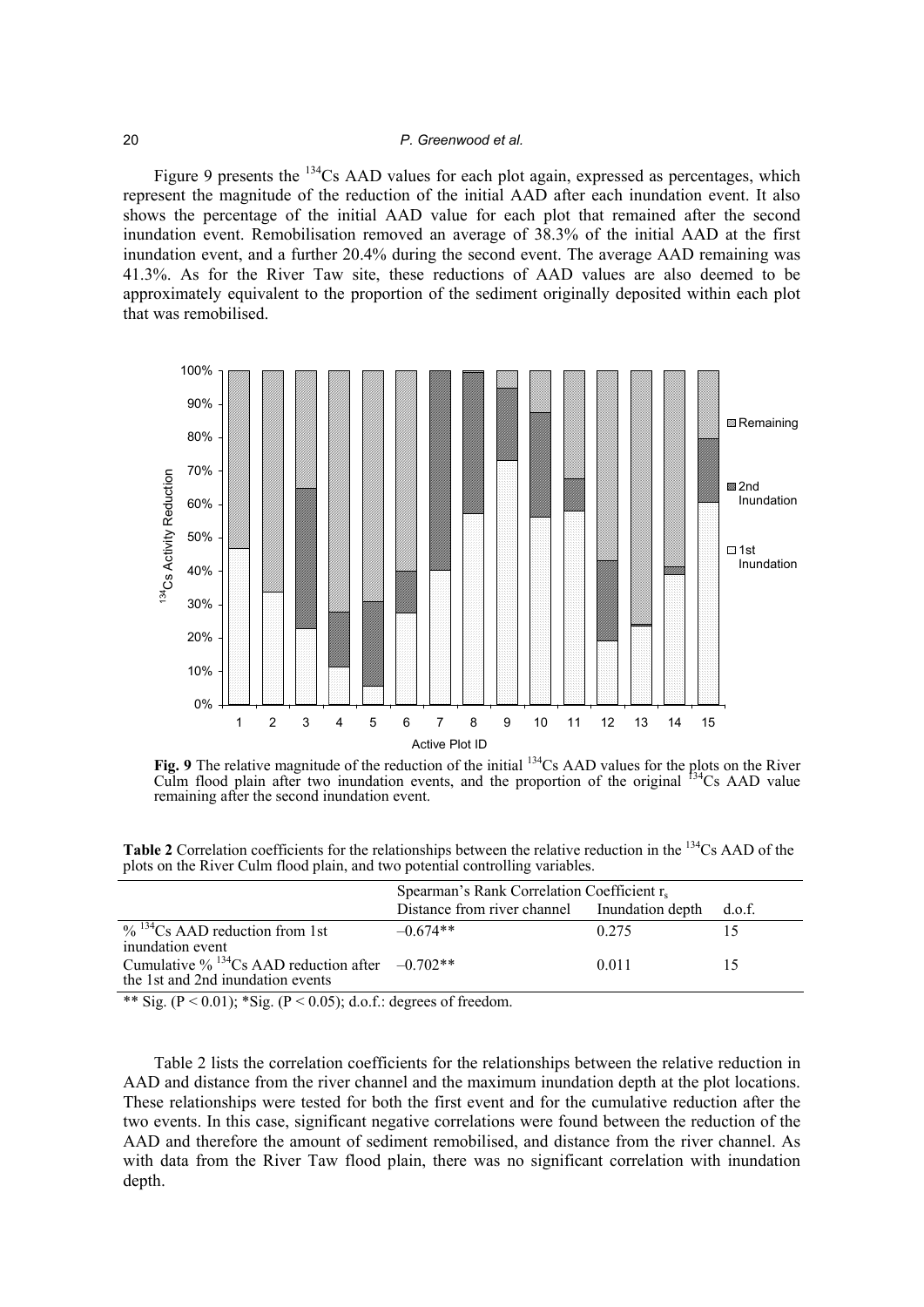### **DISCUSSION**

The majority of plots installed on both river flood plains provided clear evidence of appreciable remobilisation of recently deposited sediment during subsequent overbank flood events. Overall, the proportion of the plot sediment remobilised at the River Taw site was substantially greater than for the River Culm site. This contrast can be tentatively related to the lower channel gradient and lower overbank flow velocities associated with the flood events at the River Culm site, and may also reflect differences in the magnitude of the inundation events at the two study sites.

 The contrast between the significant negative relationship between the reduction in tracer inventory with distance from the river channel at the River Culm site for both the first inundation event and the cumulative effect of the two events, and the positive relationship demonstrated by the first inundation event at the River Taw site, may reflect differences in hydraulic conditions and the physical characteristics of the two sites, as well as the relatively small number of sampling points. These characteristics could include local micro-topography, surface roughness and the flood plain geometry, and further work is required to explore the effects of these controls using more intensive sampling networks, aimed at explicitly testing their influence, and at a wider range of sites.

 Overall, the findings of the study have important implications for interpreting estimates of medium-term sediment deposition rates provided by <sup>137</sup>Cs and <sup>210</sup>Pb measurements on river flood plains, since these estimates represent the net deposition of sediment over medium timescales. Over shorter timescales, greater amounts of sediment may be deposited at locations across a flood plain, but much of this recently deposited sediment may be remobilised during subsequent overbank flood events. Further work is therefore clearly required in order to establish the proportion of the gross amount of sediment deposited on the flood plain during individual events represented by the estimates of longer-term net deposition rates provided by  $^{137}Cs$  and  $^{210}Pb$ measurements, and to establish the time taken for recently deposited sediment to become fully incorporated into the longer-term sediment column.

### **CONCLUSIONS**

The work described in this paper sought to develop a means of using radionuclide tracers  $(^{134}Cs$ and  ${}^{60}Co$ ) to document the extent and magnitude of remobilisation of recently deposited sediment from river flood plains during subsequent overbank flood events. The procedure developed has been applied at flood plain sites on two rivers in Devon, UK, to establish the magnitude of the remobilisation and to undertake a preliminary exploration of the factors controlling the spatial distribution of remobilisation across the study sites. Within the constraints of the experimental procedures employed, and taking account of the uncertainties associated with simulating sediment deposition associated with overbank flood events, the results of the studies suggest that significant remobilisation of recently deposited sediment occurs during subsequent overbank events.

 Although the available data obtained from each flood plain site were insufficient to explore fully the factors controlling the spatial variability of sediment remobilisation, the results suggest that remobilisation was not limited to particular areas during overbank flood events, but occurred at a range of sites across both flood plains. Further work is therefore required to undertake more detailed investigations of the spatial variability of sediment remobilisation across river flood plains using denser networks of plots and a more extensive range of river flood plain sites.

**Acknowledgements** The co-operation of the landowners in permitting access to study sites is gratefully acknowledged. Thanks are also extended to Mr Jim Grapes for his assistance with radiometric analysis, Mr Neville England for maintaining the field equipment and Mrs Sue Rouillard for producing the figures. The work reported in this paper was undertaken whilst P. Greenwood was in receipt of a Natural Environment Research Council (NERC) PhD studentship.